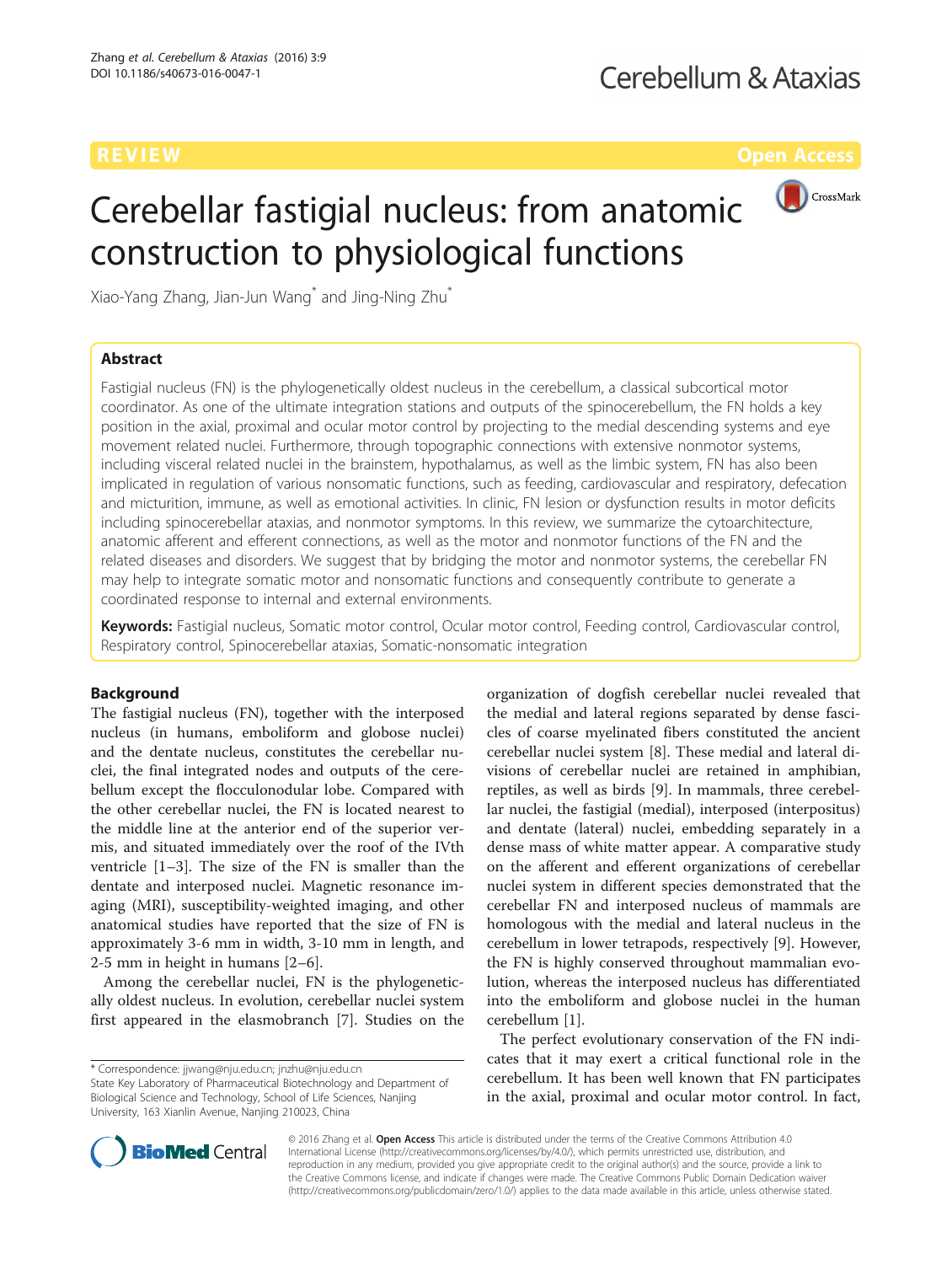accumulating evidence reveals that FN also makes topographic connections with various nonmotor structures and actively participates in regulation of various visceral activities, such as feeding, circulation and respiration, defecation and micturition, and even immunity and emotion [[10](#page-7-0)–[12](#page-7-0)]. Therefore, FN dysfunction or lesion may result in not only motor deficits (such as spinocerebellar ataxias, SCAs), but also nonmotor symptoms or syndromes. In this review, the anatomic construction, motor and nonmotor functions, as well as related diseases of the cerebellar FN are summarized and discussed.

# Review

### The cytoarchitecture of the FN

Diverse classes of neurons are heterogeneously distributed throughout the FN. These neurons vary in their morphological features, projection patterns, transmitter phenotypes as well as intrinsic firing properties. Diameters of neuronal somata in the FN range from 5 to 35 μm [\[13](#page-7-0)]. According to their projection patterns, FN neurons can be neatly classified into projection neurons and interneurons, with long axons projecting out of the cerebellar nuclei and short axons connecting only with neurons within the FN, respectively [\[1, 14\]](#page-7-0). Based on the transmitter phenotypes, glutamatergic, GABAergic as well as glycinergic neurons have been identified in the FN [\[1](#page-7-0), [14, 15\]](#page-7-0). In addition, electrophysiological features (e.g. action potential waveform, maximal firing rate and input resistance) can also be used as classification criteria to subdivide FN neurons into two populations. One population shows a complex waveform of afterpotentials, marked by a fast afterhyperpolarization (AHP), an afterdepolarization, and then a slow AHP, and exhibits bursts of high-rate firing which are separated from each other by intervals of quiescence under continuous intracellular injection of hyperpolarizing current [\[13](#page-7-0), [16, 17](#page-7-0)]. On the contrary, the other population shows a simple afterpotential, marked only by a slow AHP, and turns to be silent rather than burst firing under constant hyperpolarization [[13](#page-7-0), [16](#page-7-0), [17](#page-7-0)].

Although the exact relationship among morphological features, projection patterns, transmitter phenotypes, and intrinsic firing properties of different neuronal types still needs to be intensively investigated, several overlaps among these classifications by different criteria indicate that FN neurons can be subdivided into at least five distinct populations, i.e., large-sized glutamatergic projection neurons, large-sized glycinergic projection neurons, medium-sized GABAergic projection neurons, and small-sized GABA/glycine interneurons and non-GABAergic interneurons. Large-sized glutamatergic projection neurons (diameters ranging from 20 to 35 μm), which send their axons to various brain regions, are mainly distributed throughout the FN [[14\]](#page-7-0). These glutamatergic projection neurons exhibit double AHP and burst firing pattern under constant hyperpolarization [[13](#page-7-0), [16, 17](#page-7-0)]. Large-sized glycinergic projection neurons (diameters ranging from 20 to 35  $\mu$ m) are located exclusively in the rostral of the FN and send fibers to ipsilateral vestibular nuclei and caudal brainstem [[18](#page-7-0)]. The electrophysiological features of the glycinergic projection neurons resemble those of large glutamatergic projection neurons. Medium-sized GABAergic projection neurons (diameters ranging from 10 to 15 μm) provide feedback signals to the inferior olive. Up to now, the intrinsic electrophysiology of the GABAergic projection neurons remains poorly explored. Small-sized GABA/glycine interneurons (diameters < 10 μm) exhibit single AHP and turn into silent under constant hyperpolarization [[13](#page-7-0), [16](#page-7-0), [17\]](#page-7-0). This type of neurons confines their axonal terminations strictly in the nucleus and thus is responsible for the signaling connection and integration within the FN [\[15](#page-7-0)]. Finally, small non-GABAergic interneurons, presumed glutamatergic, have been recently reported existing in the FN [\[19\]](#page-7-0). The non-GABAergic interneurons differ from their GABAergic counterparts in that their action potential repolarization and spontaneous firing are faster (albeit slower than that in the glutamatergic projection neurons). However, the exact neurochemical property and functional role of the non-GABAergic interneurons remain enigmatic [\[14](#page-7-0), [19](#page-7-0)].

# The afferent and efferent connections of the FN Organization of FN afferent pathways

Purkinje cells of the cerebellar vermis in both anterior and posterior lobes send inhibitory GABAergic axons to innervate FN and sculpture the FN neuronal activities [[1, 20](#page-7-0), [21\]](#page-7-0). These Purkinje cell axons transfer processed and integrated information of the cerebellar cortex of the vermis to the FN and constitute the primary FN afferent pathway (Fig. [1\)](#page-2-0). Considering that the vermis receives somatic sensory inputs related to the head and proximal parts of the body from ascending spinal pathways, the FN is well known as a key component of spinocerebellum [\[1](#page-7-0), [20](#page-7-0), [22\]](#page-7-0). Interestingly, a recent anatomic study on monkeys has shown that the primary motor cortex and several cortical motor areas on the medial wall of the hemisphere provide a major source of inputs to lobules VB–VIIIB of the vermis [[23](#page-7-0)], the output of which is directed largely at the FN. In addition, the FN in monkeys has also been reported to receive afferents from the flocculus, which is related chiefly to the vestibular system and mediates visual-vestibular interaction [\[21, 24](#page-7-0)]. Therefore, based on the afferent connections, the FN may also serve as a part of cerebrocerebellum and vestibulocerebellum.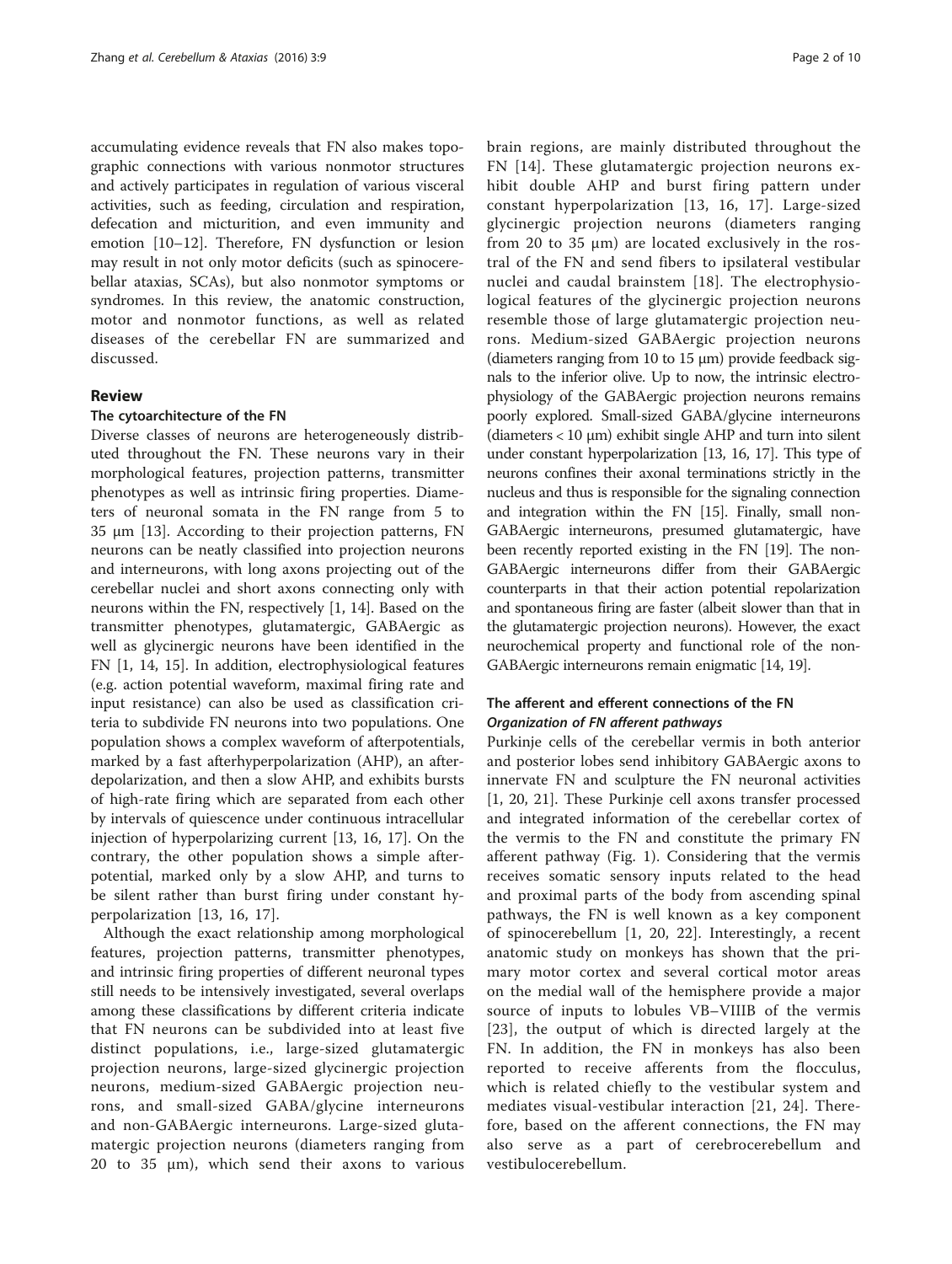<span id="page-2-0"></span>

Two major types of afferents of the cerebellar circuitry [[20, 22](#page-7-0)], the climbing fibers from the caudal half of the medial and dorsal accessory subdivisions of the inferior olive [\[20](#page-7-0), [22, 25](#page-7-0)] and the mossy fibers from the nucleus reticularis tegmenti pontis, the medullary reticular formation, and the medial vestibular nucleus [[20, 22, 26](#page-7-0)], send excitatory glutamatergic collaterals to FN (Fig. 1). The Purkinje cell inputs combined with the afferents of collaterals of climbing/mossy fibers constitute the classical FN afferent pathways in mammals including humans. Moreover, experimental studies on opossums, cats and monkeys have revealed that FN also receives serotonergic projections arising from the medullary/pontine reticular formation and raphe nuclei [\[27](#page-8-0)] (Fig. 1). Noradrenergic inputs originating from the locus coeruleus to FN have been clarified in cats as well [[28\]](#page-8-0) (Fig. 1). Besides, it has been well demonstrated that the direct hypothalamocerebellar projections reach the FN on a variety of mammals, including primates [[29\]](#page-8-0). The projections originate mainly from rostral to mid-hypothalamic levels, including the lateral hypothalamic area (LHA), the dorsal hypothalamic area, the posterior hypothalamic area, the dorsomedial hypothalamus nucleus (DMN), fascicles of the column of the fornix, and the periventricular hypothalamic nucleus (PVN) [[10, 11,](#page-7-0) [29\]](#page-8-0) (Fig. 1). Although the neurotransmitters used by the hypothalamocerebellar projections are still unclear, histamine and orexin are currently considered as two potential candidates [\[10, 11, 13](#page-7-0), [30](#page-8-0)–[32\]](#page-8-0). These monoaminergic (including serotonergic, noradrenergic and histaminergic) or neuropeptidergic afferents are often called the third type of cerebellar afferents, which may hold a key position in modulating excitability and sensitivity of FN neurons.

# Organization of FN efferent pathways

The FN sends extensive projections to numerous motor structures via both descending and ascending pathways [[22,](#page-7-0) [33\]](#page-8-0). Through the descending projections to the components of the medial descending systems in brainstem, including the vestibular nuclei and the medullary/ pontine reticular formations [\[1](#page-7-0), [20](#page-7-0)–[22](#page-7-0)], the FN is thus considered as one of the ultimate outputs of the spinocerebellum and modulates motor behaviors via vestibulospinal and reticulospinal tracts. Moreover, the FN also targets structures in the brainstem controlling head, facial, and ocular movements, such as the cranial motor nuclei IV, VI and VII, the perihypoglossal nucleus, the rostral interstitial nucleus of the medial longitudinal fasciculus, the oculomotor and abducens nuclei, as well as the rostral interstitial nucleus of the medial longitudinal fasciculus and the paramedian pontine reticular formation in the pontine reticular formation [[34](#page-8-0)]. The above descending pathways, through which FN participates in the axial, proximal and ocular motor control, have been well clarified in both primates and other mammals. Notably, in nonhuman primates, it has also been reported that via ascending pathways, axons of the FN neurons cross to the contralateral side and project to the primary motor cortex via a synapse in the ventrolateral nucleus of the thalamus [[35](#page-8-0), [36](#page-8-0)].

In addition to motor areas, FN projects to various nonmotor structures/regions (Fig. [2](#page-3-0)). Numerous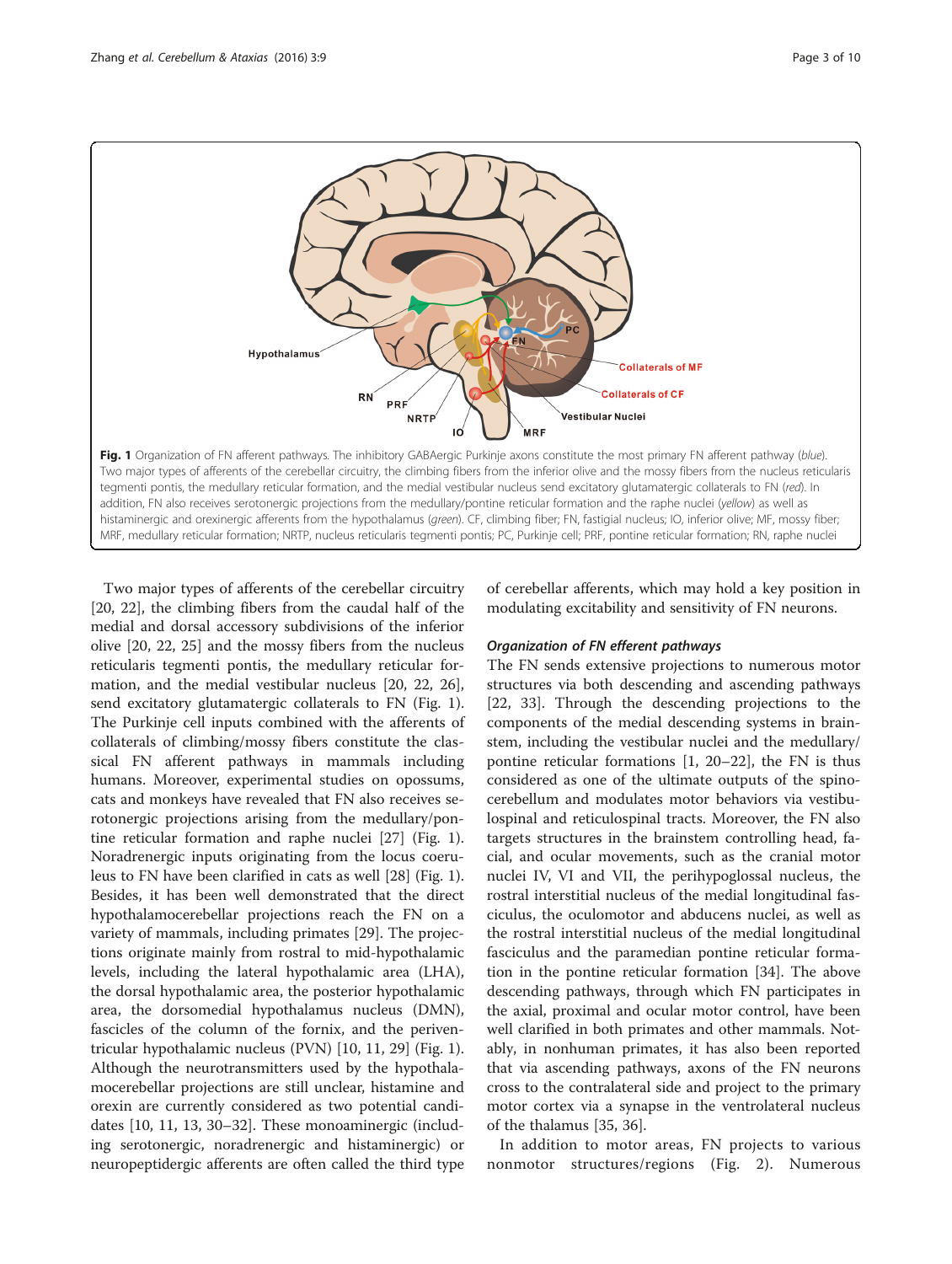<span id="page-3-0"></span>

motor cortex, FN holds a key position in axial and proximal motor control (red). FN also projects to the rostral interstitial nucleus of the medial longitudinal fasciculus and the paramedian pontine reticular formation in the pontine reticular formation to control ocular movement (blue). In addition, FN sends direct projections to the hypothalamus, visceral-related nuclei/regions in the medullary reticular formations and the limbic system to participate in feeding (purple), cardiovascular (orange), respiratory (brown) and emotional (green) regulations. FN, fastigial nucleus; M1, primary motor cortex; MRF, medullary reticular formation; NA, nucleus acumbens; NGC, gigantocellular nucleus; NTS, nucleus of solitary tract; PPRF, paramedian pontine reticular formation; PRF, pontine reticular formation; PRN, paramedian reticular nucleus; riMLF, rostral interstitial nucleus of the medial longitudinal fasciculus; VL, ventrolateral nucleus of the thalamus

neuroanatomical studies on monkeys, beagles and cats using retrograde, anterograde tracing and autoradiography techniques have revealed that FN neurons send efferent fibers into visceral structures located within the medullary/pontine reticular formations, such as the gigantocellular nucleus (NGC), the paramedian reticular nucleus (PRN), the nucleus of solitary tract (NTS) and the nucleus ambiguus [\[37](#page-8-0), [38\]](#page-8-0). The direct projections from the FN to the hypothalamus, a critical center for regulation of visceral and emotional activities, have also been well documented in a variety of mammals, including primates [[10](#page-7-0), [11](#page-7-0), [29\]](#page-8-0). These FN neuronal axons pass through the superior cerebellar peduncle, ascendingly project to the hypothalamus, primarily reaching the LHA, DMN, ventromedial hypothalamus nucleus, medial mammillary nucleus, and PVN. Given the hypothalamic afferent inputs to the FN, there are direct bidirectional cerebellar-hypothalamic circuits bridging the FN and the hypothalamus. Besides the hypothalamus, FN also targets limbic system in monkeys and cats, including the hippocampus, dentate gyri, septal nuclei, basolateral amygdalae and nucleus acumbens, to modulate emotional activities [[39](#page-8-0), [40\]](#page-8-0). In addition, efferent pathways of the FN to the thalamus, the nigra and the ventral tegmentum of the midbrain have been reported in cats and rats [[41](#page-8-0)]. The major FN efferent pathways and their related functions are summarized in Fig. 2.

# Somatic motor and nonsomatic functions of the FN

The abundant afferent and efferent connections of the FN with the extensive motor and nonmotor structures indicate that FN may be involved in various physiological functions. In fact, FN has been found to participate in not only axial, proximal and ocular motor control, but also various nonsomatic functions, including feeding, cardiovascular, respiratory, defecation and micturition, immune, and emotional regulation (Fig. 2).

# Axial and proximal motor control

Human patients with FN lesions exhibit deficiencies principally in the control of axial and trunk muscles during attempted antigravity posture [[42\]](#page-8-0). FN inactivation in primates and cats also produce severe ataxia and disturbances of equilibrium involving axial and appendicular musculature but do not influence reaching and grasping [[43](#page-8-0)–[45](#page-8-0)]. Moreover, a recent study indicated a disturbance of motor coordination in FN-lesioned rats, which showed poor motor performances in narrow beam-walking, grid runway and rota-rod [\[46](#page-8-0)]. Thus, FN holds a key position in controlling axial and proximal musculatures so as to maintain posture and control dynamic balance.

A series of electrophysiological studies has shown that neuronal discharges of FN code for proximal movement. FN neuronal discharges correlates with the force and time derivatives of trained limb movements [[47\]](#page-8-0). Distinguished with the cerebellar interposed and dentate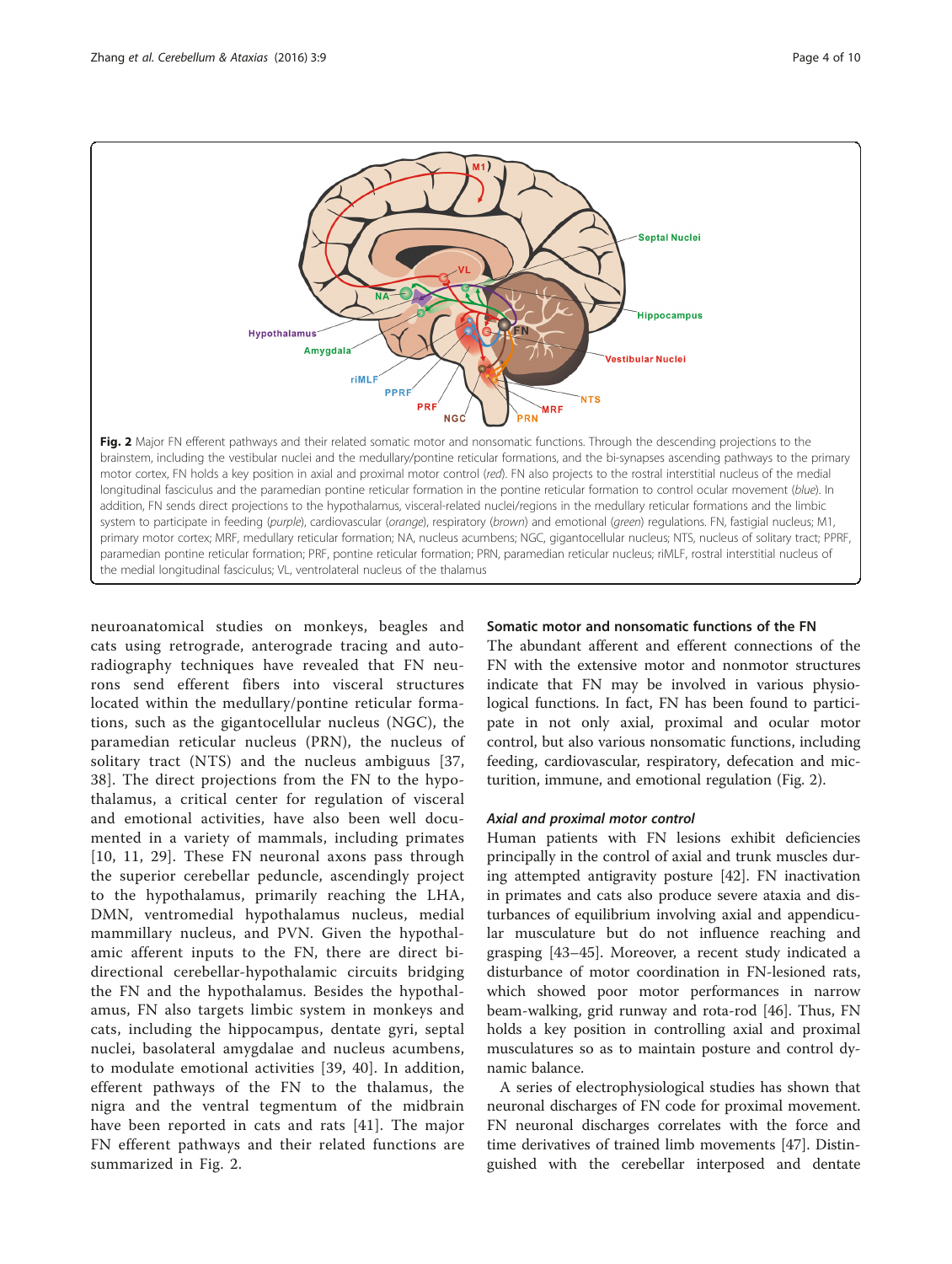nuclei, the FN shows no detectable firing activity variations in the performance of trained wrist movements [[43\]](#page-8-0), which is consistent with the specialized role of FN in controlling of proximal body and limb activities rather than distal extremity movements with fine dexterity. Interestingly, it seems that only the neurons in the rostral division of FN are related to axial and proximal motor functions. Rostral division of the FN can encode the motion of the head and body in space [\[48](#page-8-0)–[50\]](#page-8-0). By integrating the space information, rostral FN explicitly computes an internal estimate of body motion and determines spatial orientation to modulate movements related to posture and gait [\[48](#page-8-0)–[50\]](#page-8-0). On the other hand, the bi-synaptic projections from FN to the primary motor cortex indicate that FN, one of the outputs for spinocerebellum, may also participate in movement initiation [\[35](#page-8-0), [36](#page-8-0)] (Fig. [2\)](#page-3-0).

Moreover, accumulating evidence has revealed that the monoaminergic afferents, including serotonergic and histaminergic, also modulate the neuronal activity of FN and consequently influence the FN-mediated motor behaviors. Both serotonin (5-HT) and histamine exert excitatory effects on FN neurons [\[13](#page-7-0), [51](#page-8-0)–[53](#page-8-0)]. 5-HT2A receptors contribute to the 5-HT-induced excitation on FN neurons [\[51\]](#page-8-0). Intriguingly, histamine selectively depolarizes projection neurons but not interneurons in the FN via the hyperpolarization-activated cyclic nucleotidegated channels coupled to histamine H2 receptors [\[13](#page-7-0)]. The exclusive expression of histamine H2 receptors on glutamatergic and glycinergic projection accounts for the selective excitatory effect of histaminergic afferents in the FN. Furthermore, microinjection of 5-HT or histamine into bilateral FNs remarkably improves rat motor performances on accelerating rota-rod and balance beam, and narrows stride width in locomotion gait [[52](#page-8-0), [53\]](#page-8-0). Since serotonergic and histaminergic afferents usually form varicose contact with FN neurons and histamine H2 and 5-HT2A receptors are both metabotropic, the serotonergic and histaminergic afferent system may not transmit fast signals, but act as a biasing force to modulate their excitability and sensitivity at an appropriate level for posture and gait control [[13](#page-7-0), [31](#page-8-0), [32](#page-8-0)].

#### Ocular motor control

Neurons of the caudal FN, known as the fastigial oculomotor region, receive information from the oculomotor vermis (lobules VI-VII) precisely predicting the real-time motion of the eye [[1,](#page-7-0) [34](#page-8-0), [54\]](#page-8-0), and in turn, project to the saccade-generator circuit as well as pursuit-related structures in the lower brainstem (Fig. [2](#page-3-0)). Thus, it has long been convinced that caudal FN holds an essential role in saccadic and smooth pursuit eye movements [\[55](#page-8-0)–[57\]](#page-8-0).

Clinical evidence demonstrates that patients with midline cerebellar lesions involving the FN usually suffer

from saccadic hypermetria [\[58](#page-8-0)]. Similarly, the saccades in experimental animals became hypermetric after caudal FN inactivation [\[59](#page-8-0)]. Accordingly, neurons in the caudal FN discharge in relation to saccades and encode the saccadic initiation and termination [\[60](#page-8-0)–[62\]](#page-8-0). It has also been reported that the caudal FN neurons supply a presaccadic burst to facilitate contraversive saccades (e.g., the right caudal FN bursts before leftward saccades) and a "braking" discharge, late during the saccade, to terminate ipsiversive saccades [[57, 63\]](#page-8-0). This may explain why lesions in the caudal FN cause ipsiversive saccadic hypermetria and contraversive hypometria [\[59](#page-8-0), [64](#page-8-0)]. The early modulation of the caudal FN on the initiation of saccades may be mediated by the excitatory burst neurons within the brainstem reticular formation, whereas the late effect on stopping saccades may be due to the inhibitory burst neurons [[57\]](#page-8-0).

In the case of pursuit eye movements, caudal FN neurons discharge in an analogous way with their firing pattern during saccades, i.e., discharge early during contraversive pursuit and late for ipsilateral pursuit [\[65](#page-8-0)]. Consequently, a lesion in the unilateral caudal FN may result in impairment in contralateral pursuit [[64](#page-8-0)–[66](#page-8-0)]. However, no obvious pursuit deficits have been observed in animals or patients with bilateral caudal FN lesions [[65\]](#page-8-0), suggesting that caudal FN may be not necessary for intact maintenance of smooth pursuit movements.

#### Feeding control

Direct bidirectional connections between the FN and the hypothalamus [[10, 11](#page-7-0), [29\]](#page-8-0) provide strong neuroanatomical substrates underlying the involvement of FN in feeding control [[11, 12\]](#page-7-0) (Fig. [2\)](#page-3-0). Early studies have noted that FN is functional in peripheral gastrointestinal modulation. Electrical activation of the cat cerebellar FN produces modified gastric and duodenal motility [\[67](#page-8-0)]. Also, FN stimulation can influence on the motility in the jejunum, ileum, and colon through sympathetic and vagal pathways [\[68](#page-8-0)]. Furthermore, gastric motility has been clarified to be bidirectionally modulated by FN stimulation in a complex way involving adrenergic discharge, adrenal catecholamine release as well as vagal cholinergic discharge [[68\]](#page-8-0). The active neurons responsible for regulation of gastrointestinal motility within the cerebellar FN are restricted to the rostral ventromedial region [[68\]](#page-8-0).

More recent studies have revealed that the cerebellar FN can regulate hypothalamic feeding-related neurons through direct cerebellohypothalamic projections [[11](#page-7-0), [12\]](#page-7-0). Stimulation of the FN in rats or cats was found to evoke postsynaptic responses and to modulate the activity of LHA glucose-sensitive/glycemia-sensitive neurons, which may sense the blood glucose level and subsequently trigger multiple visceral-somatic responses (e.g.,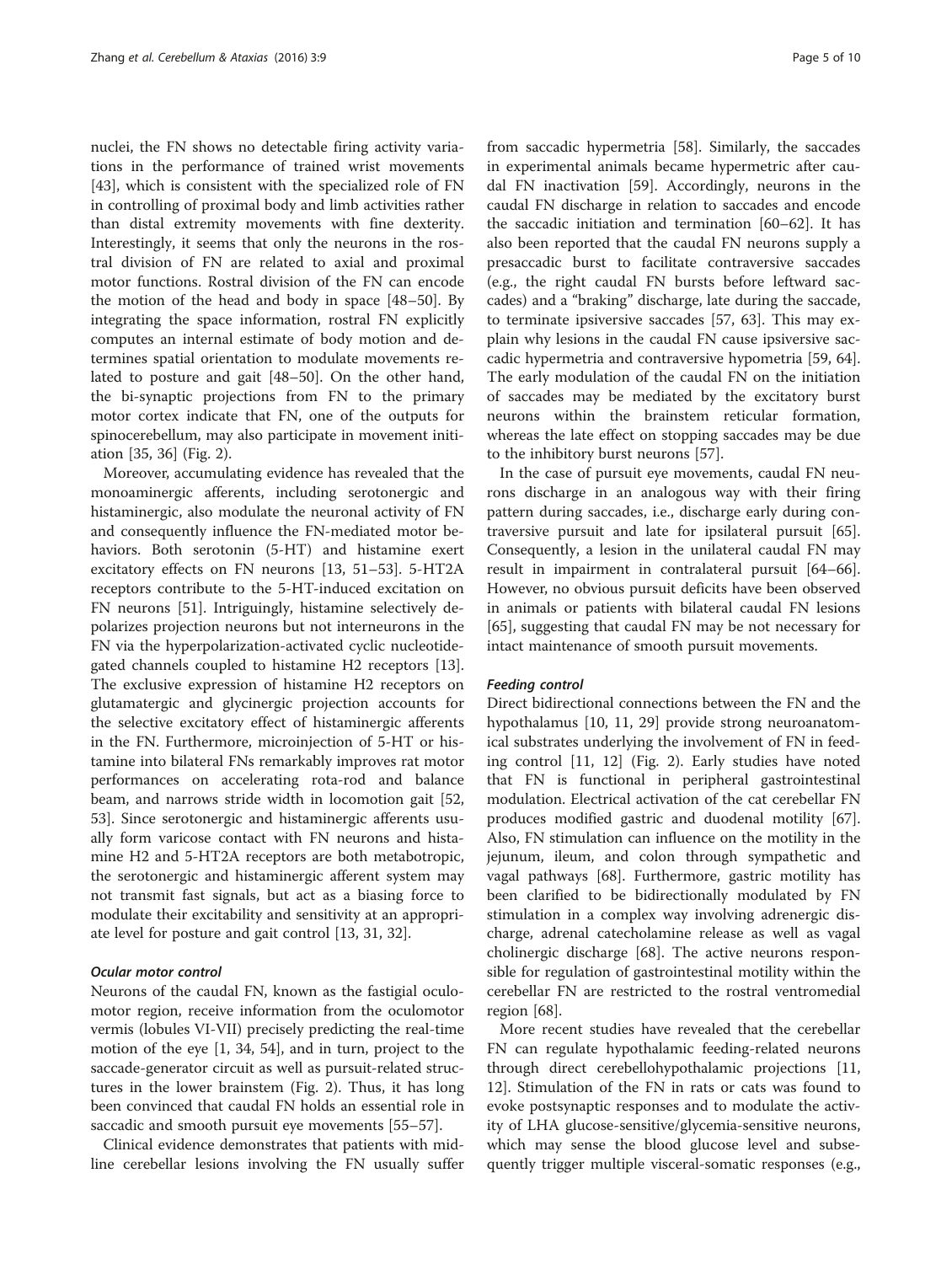initiating or ceasing food intake) [[69](#page-8-0)–[71](#page-8-0)]. There also exist functional connections between the FN and the glycemia-sensitive neurons in the DMN, another hypothalamic region implicated in adiposity signaling and feeding regulation [[72](#page-8-0)]. Moreover, besides blood glucose signal, the cerebellar FN inputs also converge and integrate with other important peripheral feeding-associated signals including the gastric vagal and leptin inputs on single hypothalamic DMN neurons [[72\]](#page-8-0). Considering that gastric vagal inputs, leptin and blood glucose level are feeding-related visceral signals and FN may forward the somatic information to the hypothalamus, it can be speculated that an integration of the somatic-visceral response related to the food intake may take place in the cerebellar FN-hypothalamic circuits and play an important role in the short-term or even long-term regulation of feeding behavior.

#### Cardiovascular control

FN sends projections to the NTS and the PRN of the medulla, both of which mediate the baroreceptor reflex [[38\]](#page-8-0), suggesting a direct involvement of FN neurons in cardiovascular functions (Fig. [2\)](#page-3-0). In fact, fastigial pressor response (FPR) has been found early in the 1960s, as fastigial stimulation was noticed to cause a rapid rise of arterial pressure in cats [\[73\]](#page-8-0). Thereafter, cardiovascular responses, i.e., the elevations in arterial pressure, heart rate and regional cerebral blood flow elicited by electrical stimulation of the FN, were found in various species, including monkeys, dogs, rabbits, ferrets and rats [\[74](#page-8-0)]. In recent years, MRI studies visualized signal changes of FN after pharmacological pressor and depressor challenges in developing and adult animals, also supporting a functional role of FN in cardiovascular control [[75\]](#page-8-0).

The FPR is abolished by bilateral lesions of either the PRN [\[73](#page-8-0), [76\]](#page-8-0) or the rostral ventrolateral reticular nucleus of the medulla oblongata (RVLM) [[77](#page-8-0)]. Since direct FN afferent projections have been identified exclusively in the PRN rather than RVLM, the FPR is speculated to be a consequence of monosynaptic activation of sympathetic vasomotor neurons in the PRN and polysynaptic excitation of reticulospinal sympathoexcitatory axons of RVLM. In addition, besides a typical rise in blood pressure, renal sympathetic nerve activity can be concomitantly increased after stimulation of the FN in anesthetized animals [\[78](#page-8-0)].

Intriguingly, animals with FN lesions have no significant disorder in resting blood pressure or heart rate, but exhibit remarkable defects in compensatory responses to hemorrhage or endotoxic shock to the point that a fatal outcome can ensue [[79](#page-8-0)]. Moreover, deactivation and activation of FN neuronal activity was observed to occur immediately after the elevation and lowering of arterial

pressure by phenylephrine and nitroprusside, respectively [[80\]](#page-8-0). All these findings indicate that FN may serve a sympathoexcitatory role for hypotensive challenges and sympathoinhibitory capacity for pressor challenges, and thereby may play an essential role in the compensation of cardiovascular activities to large blood pressure changes rather than the maintenance of vascular tone at rest.

# Respiratory control

Electrical or chemical stimulation of the cerebellar FN in anesthetized animals have been reported to elicit significant respiratory responses, including an elevation of respiratory frequency and inspiratory flow as well as an earlier-onset of phrenic nerve discharge [[81\]](#page-9-0). In humans, electrical stimulation within the vicinity of the FN during surgery results in respiratory tachypnea. [[82](#page-9-0)] Moreover, a c-Fos immunostaining study in animals [[83](#page-9-0)] and a MRI study in humans [[84](#page-9-0)] revealed that the neuronal activity of FN remarkably increased in response to hypercapnia. Lesion studies showed that ablation of the FN did not significantly alter eupneic breathing, but did markedly attenuate the respiratory response to medium and severe hypercapnia as well as hypoxia [\[81](#page-9-0)]. Therefore, similar to the FPR, which is contribute to the compensation of large cardiovascular alternation rather than maintenance of resting blood pressure, the FN-mediated respiratory response may be more critical for the facilitation of stressed breathing, but not for the eupneic ventilation maintenance.

Interestingly, although FN is involved in the modulation of stressed breathing, it exhibits no functional regulation on respiratory mechanoreflexes. Ablation of FN does not significantly alter respiratory responses elicited by manipulation of bronchial and pulmonary mechanoreceptors by applying lung inflation [[85](#page-9-0)], inspiratory occlusion/airway resistance [[86](#page-9-0)], and/or probing the intrathoracic trachea. [[87](#page-9-0)] In contrast, FN holds an important position in regulation of respiratory chemoreflexes. FN lesions attenuate the respiratory responses to hypercapnia and hypoxia [\[88](#page-9-0)]. Elevation of  $CO<sub>2</sub>/H<sup>+</sup>$  within the FN facilitates respiratory output in anesthetized rats [[89](#page-9-0)]. In awake animals, focal acidosis in the rostral FN also significantly increases inspired ventilation, whereas focal acidosis in the caudal FN significantly decreases inspired ventilation [[90](#page-9-0)], indicating that there is a heterogeneous population of  $CO<sub>2</sub>/H<sup>+</sup>$  chemoreceptor neurons in the FN that affect respiratory control. Furthermore, lesioning the FN attenuates  $CO<sub>2</sub>/H<sup>+</sup>$  ventilatory sensitivity dur-ing wakefulness [[91](#page-9-0)]. All these studies imply a  $CO<sub>2</sub>/$ H<sup>+</sup> chemoreception existed in FN neurons and an active modulation of the cerebellar nucleus on respiratory responses.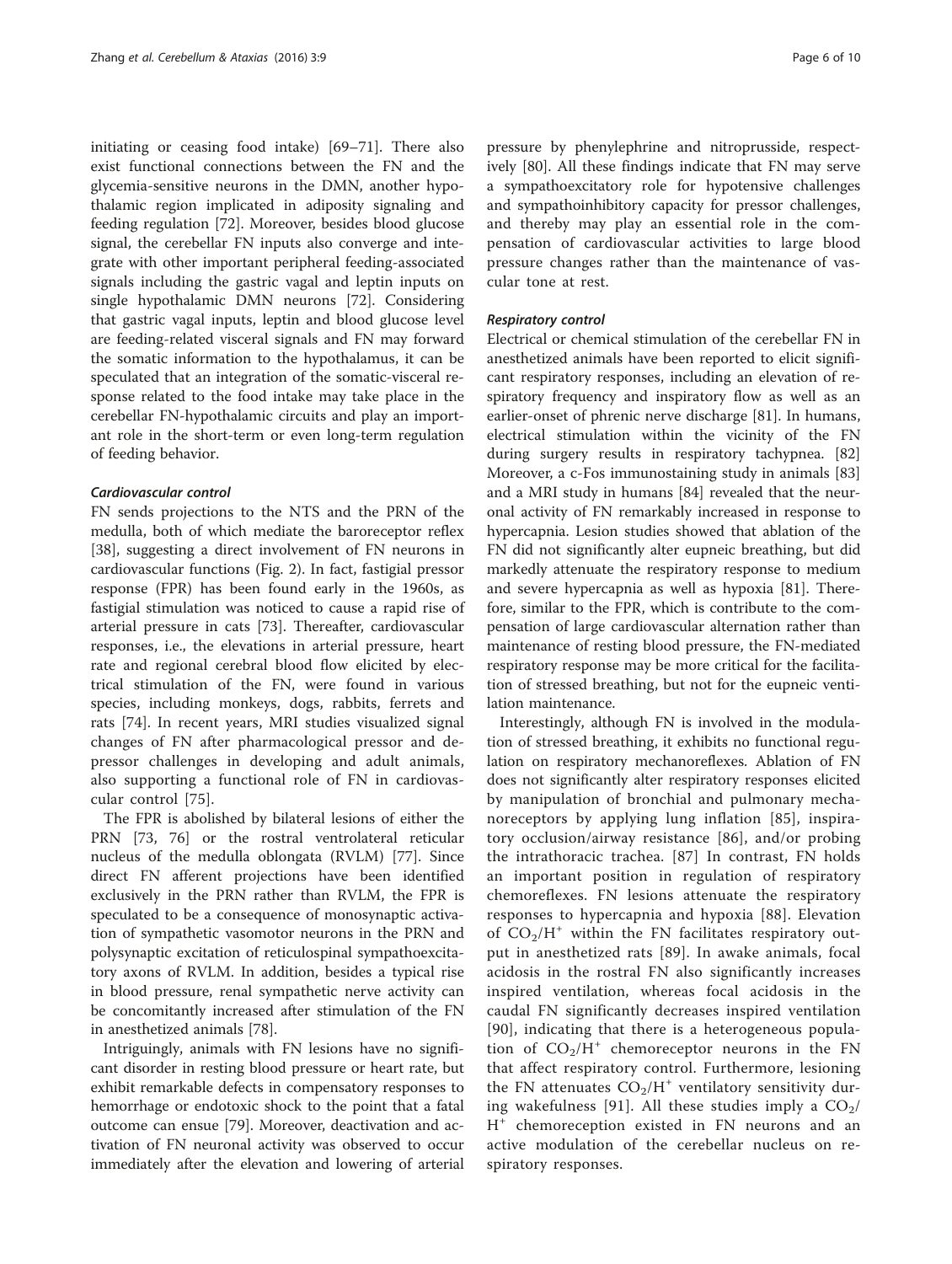Anatomically, FN neurons send efferent fibers to a variety of pontomedullary nuclei recognized to be involved in respiratory modulation, such as the ambiguous nucleus, pontine respiratory groups, NGC, and PRN [\[38](#page-8-0)]. Thus, the possible respiratory pathways underlying the FN-mediated respiratory responses were examined by separate ablation of these FN targeted respiratory centers. It has been shown that destruction of neurons within the pontine respiratory groups, Bötzinger complex, and PRN fails to alter respiratory responses induced by FN stimulation [\[92](#page-9-0)]. In contrast, respiratory modulation of FN totally disappeared after selective ablation of bilateral NGC neurons [[89\]](#page-9-0), suggesting that FN-mediated respiratory response depends on the relay of NGC (Fig. [2\)](#page-3-0).

#### Other visceral, immune, and emotional functions

The FN has also been implicated in defecation and micturition regulations [\[93\]](#page-9-0). FN stimulation regularly suppresses both somatomotor and autonomic components of the defecation reflex, but influences the bladder motility in a bidirectional manner, either suppressed or enhanced micturition reflex, depending both on prevailing bladder tone and on the fastigial site stimulated [\[93](#page-9-0)]. Moreover, an involvement of FN in immune regulation via the cerebellum-hypothalamus-sympathetic nerveslymphocytes pathway has been noticed in FN lesion rats in which both T lymphocyte proliferation and the natural killer cell cytotoxicity are dramatically enhanced [[94\]](#page-9-0). Intriguingly, stimulation of the FN in cats determines fits of anger [[95\]](#page-9-0), indicating FN may be also involved in emotional regulation. Since there are direct anatomic linkages between the FN and the limbic system, including the hypothalamus, septal nuclei, hippocampus, nucleus acumbens, and amygdala [\[10](#page-7-0), [11,](#page-7-0) [29](#page-8-0), [39](#page-8-0), [40\]](#page-8-0), the FN, together with the vermis and flocculonodular lobe, is considered as the limbic cerebellum which serves as an extension of Papez circuit [[96, 97](#page-9-0)] (Fig. [2](#page-3-0)).

# The clinical implication of FN in SCAs and nonmotor diseases

Since FN is actively involved in the regulation of various important physiological functions, its lesion or dysfunction leads to many motor and nonmotor symptoms and syndromes. SCAs are a well-known clinically heterogeneous group of disorders characterized by cerebellar syndrome, including ataxia of gait (usually the main ataxic sign), posture ataxia, dysmetria and/or kinetic tremor in four limbs, as well as oculomotor deficits (nystagmus, hypermetria/hypometria of saccades) [\[98\]](#page-9-0). In recent years, clinical studies have explored the topography of ataxia symptoms in human cerebellum [[55,](#page-8-0) [99](#page-9-0)–[101](#page-9-0)]. Studies on subjects with chronic focal lesions after

cerebellar tumor resection have demonstrated that ataxia of gait and posture is associated with lesions affecting the FN [[42,](#page-8-0) [102\]](#page-9-0). In a gait ataxia study, lesion-based MRI subtraction analysis has shown that the FNs are more frequently affected in patients with impaired compared to unimpaired dynamic balance in gait [[42\]](#page-8-0). And in a study on posture ataxia, MRI overlays have also revealed that the FNs are damaged in all the tested cerebellar tumor resection patients manifested abnormal postural sway [\[102\]](#page-9-0). Moreover, the correlation with clinical ataxia rating scores and MRI-defined lesions has been performed in patients with acute and chronic ischemic/surgical cerebellar lesions using voxel-based lesion-symptom mapping, and ataxia of posture and gait has been found to be highly correlated with lesions of the FN [\[103\]](#page-9-0). On the other hand, the FN-related saccadic deficits occur in numerous families of SCAs. Degeneration in the fastigial oculomotor region causes the saccadic dysmetria in both the patients with SCA type 6 (SCA6) and those with a similar phenotype but without the SCA6 genetic mutation (so-called late onset cerebellar ataxia; LOCA) [\[104\]](#page-9-0). In addition, FN has been proposed as a central target for memantine, a non-competitive blocker of the NMDA receptor, in the treatment of patients of SCA with saccadic intrusions (SCASI) to relieve their symptoms of saccadic intrusions [[105](#page-9-0)].

Besides SCAs, FN has also been reported to be related with the pathology of various nonmotor diseases. Congenital central hypoventilation syndrome (CCHS) is a life-threatening disorder involving an impaired ventilatory response to hypercarbia and hypoxemia. MRI studies have demonstrated that FN in CCHS patients respond inappropriately to ventilatory or blood pressure challenges [[106](#page-9-0)–[108](#page-9-0)]. Moreover, neural damage in FN has been observed in CCHS subjects [[109\]](#page-9-0). These findings are consistent with the evidence from animal experiments indicating that the FN plays a major role in modulating breathing patterns, especially respiratory chemoreflexes. Furthermore, some recent studies in rats have shown that electrical or chemical stimulation of FN plays protective effect on stress gastric mucosal injury and acute myocardial infarction [[110, 111\]](#page-9-0), indicating a possible involvement of FN in the pathogenesis and treatment of gastrointestinal disorders. Interestingly, abnormalities in the FN have also been observed among patients with autism and cerebellar cognitive affective syndrome [[112](#page-9-0), [113\]](#page-9-0), strongly suggesting that FN dysfunction may be closely related to syndromes of affective disturbance.

# Conclusion

As the most conservative nucleus in the cerebellum, the FN holds a key position in the spinocerebellar circuits and functions. It is not a simple relay station in the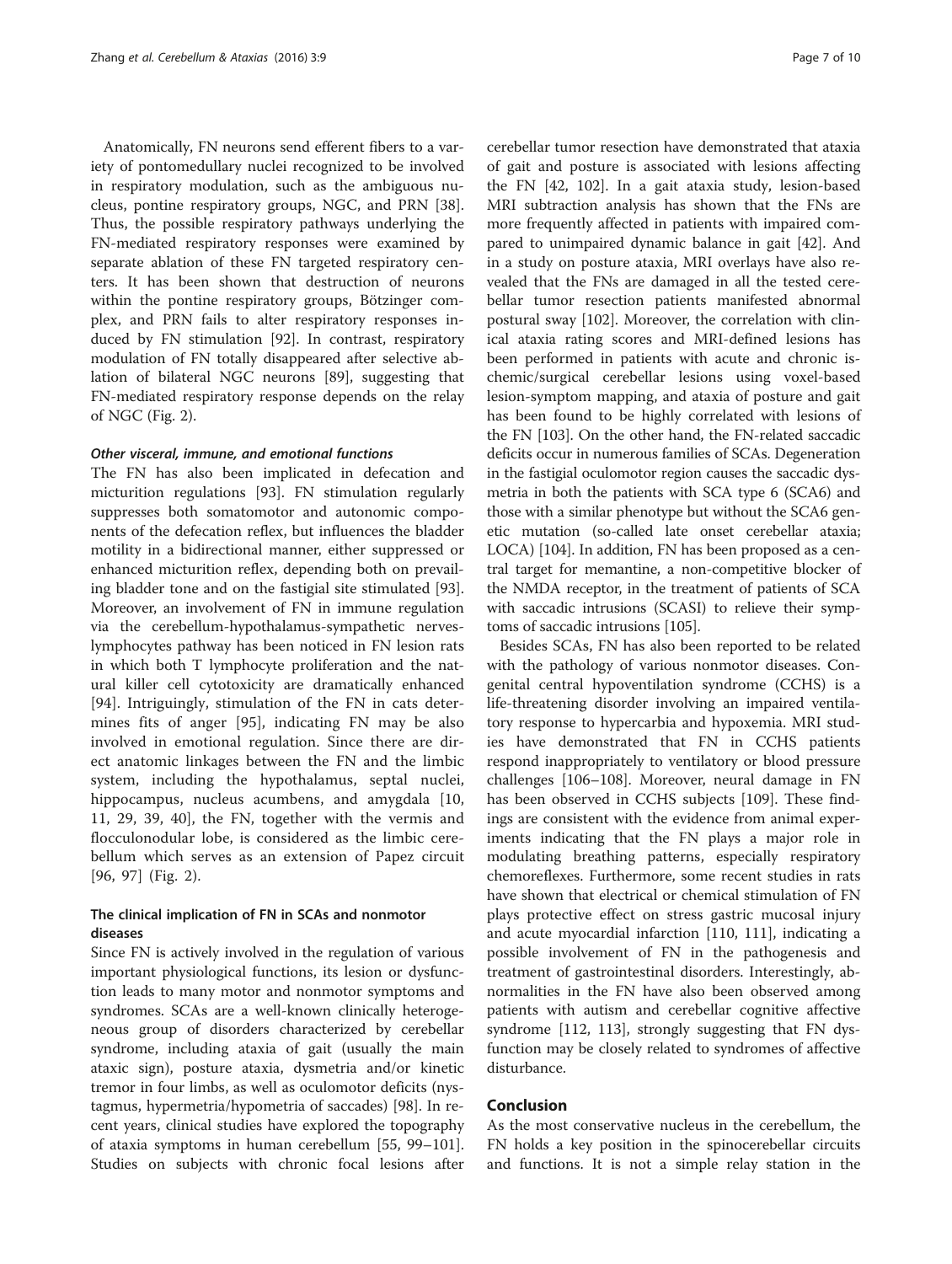<span id="page-7-0"></span>spinocerebellum but an important node in the cerebellar circuitry integrating the GABAergic Purkinje inputs from the cortex of vermis, the glutamatergic inputs from collaterals of mossy and climbing fibers, and the monoaminergic/neuropeptidergic signals from the third type of cerebellar afferents. The FN glutamatergic, glycinergic and GABAergic projection neurons send the final integrated information out of the spinocerebellum. Via projecting to the medial descending systems of the brainstem and eye movement related central structures, the FN contributes to the axial, proximal and ocular motor control. Furthermore, by directly connecting extensive nonmotor structures, particularly the hypothalamus, the FN also actively participates in various nonsomatic functions, such as feeding control, cardiovascular and respiratory regulation, defecation and micturition, immune, as well as emotions. Intriguingly, stimulation of the FN in conscious animals elicits an integrated response, i.e., hypertension and tachypnea accompanied by complex behaviors, such as grooming, biting, and eating [[114\]](#page-9-0). Also, the FN is particularly critical for regulating cardiovascular and respiratory functions in exercising animals [\[115, 116](#page-9-0)]. Dysfunction or lesion of FN may result in not only ataxias and oculomotor deficits, but also nonmotor symptoms involving cardiovascular, respiratory and emotional disorders. Therefore, the FN may function as an essential central component involved in somatic-nonsomatic integration, which is critical for generation of a coordinated behavioral response for adapting to changes of internal and external environments.

#### Competing interests

The authors declare that they have no competing interests.

#### Authors' contributions

XYZ drafted the manuscript and figures. JNZ designed the review, conceived the figures, drafted and finalized the manuscript. JJW gave comments and suggestions based on the area reviewed and helped to finalize the manuscript. JNZ and JJW developed conclusions. All authors read and approved the final manuscript.

#### Acknowledgement

Researches from our group were supported by grants 31171050, 31330033, 91332124, 31471112, and NSFC/RGC Joint Research Scheme 31461163001 from the National Natural Science Foundation of China; SRFDP/RGC ERG grant 20130091140003, and Fundamental Research Funds for the Central Universities 020814380004 and 20620140565 from the State Educational Ministry of China; grant BK2011014 from the Natural Science Foundation of Jiangsu Province, China; grant 2014M550283 from the China Postdoctoral Science Foundation; grant 1302006C from the Jiangsu Planned Projects for Postdoctoral Research Funds.

## Received: 29 December 2015 Accepted: 31 March 2016 Published online: 03 May 2016

#### References

1. Ito M. Cerebellar circuitry as a neuronal machine. Prog Neurobiol. 2006; 78:272–303.

- 2. Dimitrova A, Weber J, Redies C, Kindsvater K, Maschke M, Kolb FP, Forsting M, Diener HC, Timmann D. MRI atlas of the human cerebellar nuclei. Neuroimage. 2002;17:240–55.
- 3. Diedrichsen J, Maderwald S, Küper M, Thürling M, Rabe K, Gizewski ER, Ladd ME, Timmann D. Imaging the deep cerebellar nuclei: a probabilistic atlas and normalization procedure. Neuroimage. 2011;54:1786–94.
- 4. Heimburger RF, Whitlock CC. Stereotaxic destruction of the human dentate nucleus. Confin Neurol. 1965;26:346–58.
- 5. Kozlova GP. Individual anatomical variations in cerebellar nuclei. Neurosci Behav Physiol. 1984;14:63–7.
- 6. Tellmann S, Bludau S, Eickhoff S, Mohlberg H, Minnerop M, Amunts K. Cytoarchitectonic mapping of the human brain cerebellar nuclei in stereotaxic space and delineation of their co-activation patterns. Front Neuroanat. 2015;9:54.
- 7. Ikenaga T, Yoshida M, Uematsu K. Cerebellar efferent neurons in teleost fish. Cerebellum. 2006;5:268–74.
- 8. Alvarez-Otero R, Perez SE, Rodriguez MA, Anadón R. Organisation of the cerebellar nucleus of the dogfish, Scyliorhinus canicula L.: a light microscopic, immunocytochemical, and ultrastructural study. J Comp Neurol. 1996;368:487–502.
- 9. Arends JJ, Zeigler HP. Organization of the cerebellum in the pigeon (Columba livia): II. Projections of the cerebellar nuclei. J Comp Neurol. 1991;306:245–72.
- 10. Haines DE, Dietrichs E, Mihailoff GA, McDonald EF. The cerebellarhypothalamic axis: basic circuits and clinical observations. Int Rev Neurobiol. 1997;41:83–107.
- 11. Zhu JN, Yung WH, Kwok-Chong Chow B, Chan YS, Wang JJ. The cerebellarhypothalamic circuits: potential pathways underlying cerebellar involvement in somatic-visceral integration. Brain Res Rev. 2006;52:93–106.
- 12. Zhu JN, Wang JJ. The cerebellum in feeding control: possible function and mechanism. Cell Mol Neurobiol. 2008;28:469–78.
- 13. Zhang J, Zhuang QX, Li B, Wu GY, Yung WH, Zhu JN, Wang JJ. Selective Modulation of Histaminergic Inputs on Projection Neurons of Cerebellum Rapidly Promotes Motor Coordination via HCN Channels. Mol Neurobiol. 2015;53:1386–401.
- 14. Uusisaari MY, Knöpfel T. Diversity of neuronal elements and circuitry in the cerebellar nuclei. Cerebellum. 2012;11:420–1.
- 15. Husson Z, Rousseau CV, Broll I, Zeilhofer HU, Dieudonné S. Differential GABAergic and glycinergic inputs of inhibitory interneurons and Purkinje cells to principal cells of the cerebellar nuclei. J Neurosci. 2014;34:9418–31.
- 16. Czubayko U, Sultan F, Thier P, Schwarz C. Two types of neurons in the rat cerebellar nuclei as distinguished by membrane potentials and intracellular fillings. J Neurophysiol. 2001;85:2017–29.
- 17. Uusisaari M, Obata K, Knöpfel T. Morphological and electrophysiological properties of GABAergic and non-GABAergic cells in the deep cerebellar nuclei. J Neurophysiol. 2007;97:901–11.
- 18. Bagnall MW, Zingg B, Sakatos A, Moghadam SH, Zeilhofer HU, du Lac S. Glycinergic projection neurons of the cerebellum. J Neurosci. 2009;29:10104–10.
- 19. Uusisaari M, Knöpfel T. GABAergic synaptic communication in the GABAergic and non-GABAergic cells in the deep cerebellar nuclei. Neuroscience. 2008;156:537–49.
- 20. Ito M. The Modifiable Neuronal Network of the Cerebellum. Jpn J Physiol. 1984;34:781–92.
- 21. Manto MU. The Cerebellum and its Disorders. Cambridge. New York, NY: Cambridge University Press; 2002.
- 22. Bloedel JR, Courville J. Cerebellar afferent systems. In: Handbook of physiology. USA: Wiley; 1981.
- 23. Coffman KA, Dum RP, Strick PL. Cerebellar vermis is a target of projections from the motor areas in the cerebral cortex. Proc Natl Acad Sci U S A. 2011;108:16068–73.
- 24. Fuchs AF, Robinson FR, Straube A. Participation of the caudal fastigial nucleus in smooth-pursuit eye movements. I. Neuronal activity. J Neurophysiol. 1994;72:2714–28.
- 25. Courville J, Augustine JR, Martel P. Projections from the inferior olive to the cerebellar nuclei in the cat demonstrated by retrograde transport of horseradish peroxidase. Brain Res. 1977;130:405–19.
- 26. van der Want JJ, Gerrits NM, Voogd J. Autoradiography of mossy fiber terminals in the fastigial nucleus of the cat. J Comp Neurol. 1987;258:70–80.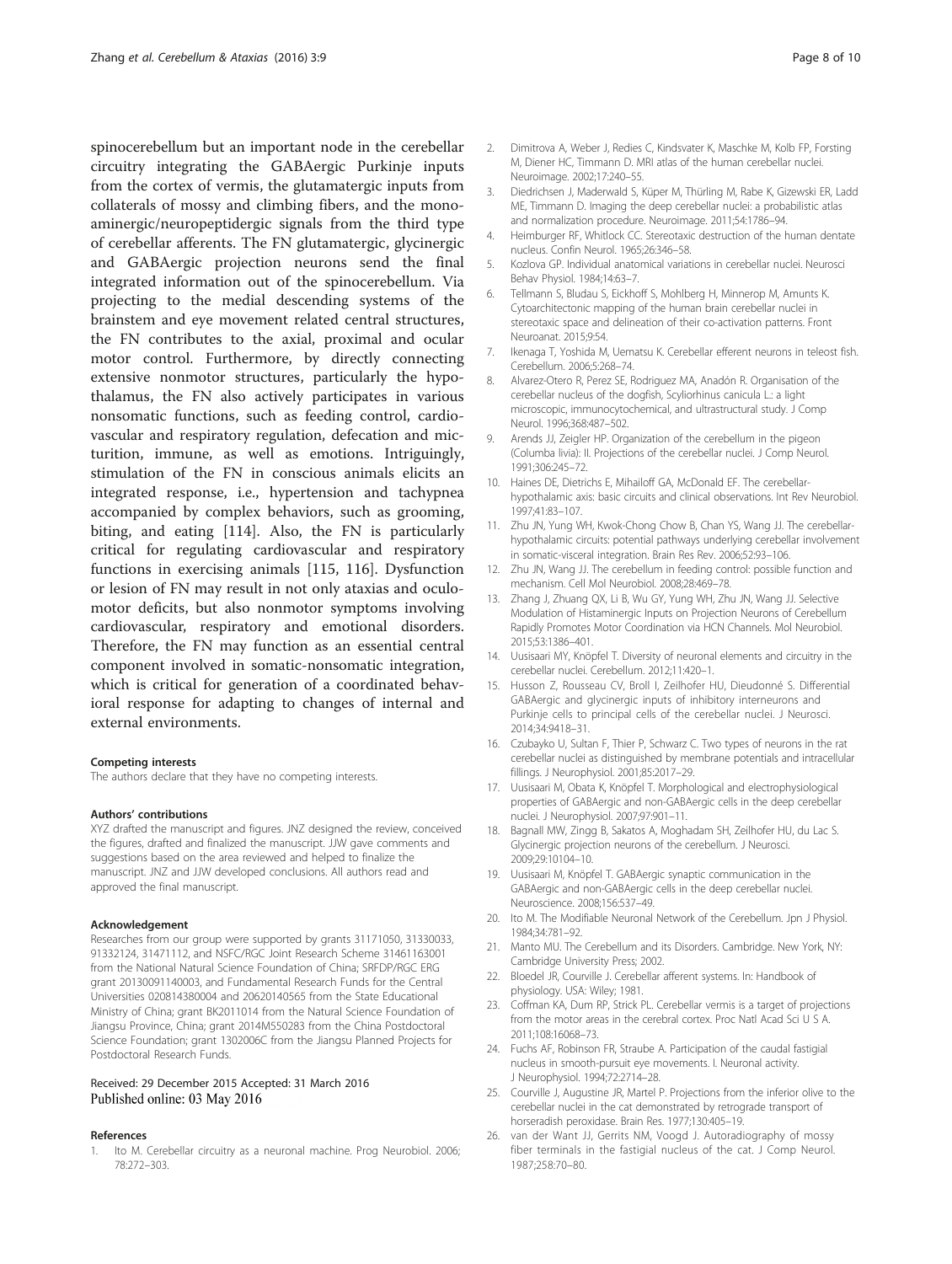- <span id="page-8-0"></span>27. Bishop GA, Ho RH, King JS. A temporal analysis of the origin and distribution of serotoninergic afferents in the cerebellum of pouch young opossums. Anat Embryol (Berl). 1988;179:33–48.
- 28. Somana R, Walberg F. The cerebellar projection from locus coeruleus as studied with retrograde transport of horseradish peroxidase in the cat. Anat Embryol (Berl). 1978;155:87–94.
- 29. Dietrichs E. Cerebellar autonomic function: direct hypothalamocerebellar pathway. Science. 1984;223:591–3.
- 30. Yu L, Zhang XY, Zhang J, Zhu JN, Wang JJ. Orexins excite neurons of the rat cerebellar nucleus interpositus via orexin 2 receptors in vitro. Cerebellum. 2010;9:88–95.
- 31. Zhang XY, Yu L, Zhuang QX, Zhang J, Zhu JN, Wang JJ. Hypothalamic histaminergic and orexinergic modulation on cerebellar and vestibular motor control. Cerebellum. 2013;12:294–6.
- 32. Li B, Zhu JN, Wang JJ. Histaminergic afferent system in the cerebellum: structure and function. Cerebellum & Ataxias. 2014;1:5.
- 33. Bloedel JR, Bracha V. On the cerebellum, cutaneomuscular reflexes, movement control and the elusive engrams of memory. Behav Brain Res. 1995;68:1–44.
- 34. Noda H, Sugita S, Ikeda Y. Afferent and efferent connections of the oculomotor region of the fastigial nucleus in the macaque monkey. J Comp Neurol. 1990;302:330–48.
- 35. Allen GI, Tsukahara N. Cerebrocerebellar communication systems. Physiol Rev. 1974;54:957–1006.
- 36. Kelly RM, Strick PL. Cerebellar loops with motor cortex and prefrontal cortex of a nonhuman primate. J Neurosci. 2003;23:8432–44.
- 37. Andrezik JA, Dormer KJ, Foreman RD, Person RJ. Fastigial nucleus projections to the brain stem in beagles: pathways for autonomic regulation. Neuroscience. 1984;11:497–507.
- 38. Homma Y, Nonaka S, Matsuyama K, Mori S. Fastigiofugal projection to the brainstem nuclei in the cat: an anterograde PHA-L tracing study. Neurosci Res. 1995;23:89–102.
- 39. Harper JW, Heath RG. Anatomic connections of the fastigial nucleus to the rostral forebrain in the cat. Exp Neurol. 1973;39:285–92.
- 40. Heath RG, Harper JW. Ascending projections of the cerebellar fastigial nucleus to the hippocampus, amygdala, and other temporal lobe sites: evoked potential and histological studies in monkeys and cats. Exp Neurol. 1974;45:268–87.
- 41. Snider RS, Maiti A, Snider SR. Cerebellar pathways to ventral midbrain and nigra. Exp Neurol. 1976;53:714–28.
- 42. Ilg W, Giese MA, Gizewski ER, Schoch B, Timmann D. The influence of focal cerebellar lesions on the control and adaptation of gait. Brain. 2008;131:2913–27.
- 43. Thach WT, Goodkin HP, Keating JG. The cerebellum and the adaptive coordination of movement. Annu Rev Neurosci. 1992;15:403–42.
- 44. Milak MS, Shimansky Y, Bracha V, Bloedel JR. Effects of inactivating individual cerebellar nuclei on the performance and retention of an operantly conditioned forelimb movement. J Neurophysiol. 1997;78:939–59.
- 45. Martin JH, Cooper SE, Hacking A, Ghez C. Differential effects of deep cerebellar nuclei inactivation on reaching and adaptive control. J Neurophysiol. 2000;83:1886–99.
- 46. Wankhar W, Rathinasamy S. Unilateral lesion of fastigial nucleus in Wistar albino rats and its effect on motor coordination-A preliminary study. J Behav Health 2015. doi: [10.5455/jbh.186036](http://dx.doi.org/10.5455/jbh.186036).
- 47. Bava A, Grimm RJ, Rushmer DS. Fastigial unit activity during voluntary movement in primates. Brain Res. 1983;288:371–4.
- 48. Kleine JF, Guan Y, Kipiani E, Glonti L, Hoshi M, Büttner U. Trunk position influences vestibular responses of fastigial nucleus neurons in the alert monkey. J Neurophysiol. 2004;91:2090–100.
- 49. Shaikh AG, Meng H, Angelaki DE. Multiple reference frames for motion in the primate cerebellum. J Neurosci. 2004;24:4491–7.
- 50. Brooks JX, Cullen KE. Multimodal integration in rostral fastigial nucleus provides an estimate of body movement. J Neurosci. 2009;29:10499–511.
- 51. Zhang CZ, Zhuang QX, He YC, Li GY, Zhu JN, Wang JJ. 5-HT2A receptormediated excitation on cerebellar fastigial nucleus neurons and promotion of motor behaviors in rats. Pflugers Arch. 2014;466:1259–71.
- 52. Tang B, Zhang J, Yu L, Li HZ, Zhu JN, Wang JJ. Excitation of histamine on neuronal activity of cerebellar fastigial nucleus in rat. Inflamm Res. 2008;57:S41–2.
- 53. He YC, Wu GY, Li D, Tang B, Li B, Ding Y, Zhu JN, Wang JJ. Histamine promotes rat motor performances by activation of H(2) receptors in the cerebellar fastigial nucleus. Behav Brain Res. 2012;228:44–52.
- 54. Herzfeld DJ, Kojima Y, Soetedjo R, Shadmehr R. Encoding of action by the Purkinje cells of the cerebellum. Nature. 2015;526:439–42.
- 55. Grimaldi G, Manto M. Topography of cerebellar deficits in humans. Cerebellum. 2012;11:336–51.
- 56. Ramat S, Leigh RJ, Zee DS, Optican LM. What clinical disorders tell us about the neural control of saccadic eye movements. Brain. 2007;130:10–35.
- 57. Kheradmand A, Zee DS. Cerebellum and ocular motor control. Front Neurol. 2011;2:53.
- 58. Ramat S, Leigh RJ, Zee DS, Optican LM. Ocular oscillations generated by coupling of brainstem excitatory and inhibitory saccadic burst neurons. Exp Brain Res. 2005;160:89–106.
- 59. Robinson FR, Straube A, Fuchs AF. Role of the caudal fastigial nucleus in saccade generation. II. Effects of muscimol inactivation. J Neurophysiol. 1993;70:1741–58.
- 60. Ohtsuka K, Noda H. Saccadic burst neurons in the oculomotor region of the fastigial nucleus of macaque monkeys. J Neurophysiol. 1991;65:1422–34.
- 61. Fuchs AF, Robinson FR, Straube A. Role of the caudal fastigial nucleus in saccade generation. I. Neuronal discharge pattern. J Neurophysiol. 1993;70:1723–40.
- 62. Helmchen C, Straube A, Büttner U. Saccade-related activity in the fastigial oculomotor region of the macaque monkey during spontaneous eye movements in light and darkness. Exp Brain Res. 1994;98:474–82.
- 63. Kleine JF, Guan Y, Buttner U. Saccade-related neurons in the primate fastigial nucleus: what do they encode? J Neurophysiol. 2003;90:3137–54.
- 64. Joshi AC, Das VE. Muscimol inactivation of caudal fastigial nucleus and posterior interposed nucleus in monkeys with strabismus. J Neurophysiol. 2013;110:1882–91.
- 65. Robinson FR, Straube A, Fuchs AF. Participation of caudal fastigial nucleus in smooth pursuit eye movements. II. Effects of muscimol inactivation. J Neurophysiol. 1997;78:848–59.
- 66. Takagi M, Zee DS, Tamargo RJ. Effects of lesions of the oculomotor cerebellar vermis on eye movements in primate: smooth pursuit. J Neurophysiol. 2000;83:2047–62.
- 67. Manchanda SK, Tandon OP, Aneja IS. Role of the cerebellum in the control of gastro-intestinal motility. J Neural Transm. 1972;33:195–209.
- 68. Martner J. Cerebellar influences on autonomic mechanisms. An experimental study in the cat with special reference to the fastigial nucleus. Acta Physiol Scand. 1975;425(Suppl):1–42.
- 69. Min B, Oomura Y, Katafuchi T. Responses of rat lateral hypothalamic neuronal activity to fastigial nucleus stimulation. J Neurophysiol. 1989;61:1178–84.
- 70. Wang JJ, Pu YM, Wang T. Influences of cerebellar interpositus nucleus and fastigial nucleus on the neuronal activity of lateral hypothalamic area. Sci China (Series C). 1997;40:176–83.
- 71. Zhang YP, Ma C, Wen YQ, Wang JJ. Convergence of gastric vagal and cerebellar fastigial nuclear inputs on glycemia-sensitive neurons of lateral hypothalamic area in the rat. Neurosci Res. 2003;45:9–16.
- 72. Li B, Guo CL, Tang J, Zhu JN, Wang JJ. Cerebellar fastigial nuclear inputs and peripheral feeding signals converge on neurons in the dorsomedial hypothalamic nucleus. Neurosignals. 2009;17:132–43.
- 73. Miura M, Reis DJ. Cerebellum: a pressor response elicited from the fastigial nucleus and its efferent pathway in brainstem. Brain Res. 1969;13:595–9.
- 74. Nisimaru N. Cardiovascular modules in the cerebellum. Jpn J Physiol. 2004;54:431–48.
- 75. Henderson LA, Richard CA, Macey PM, Runquist ML, Yu PL, Galons JP, Harper RM. Functional magnetic resonance signal changes in neural structures to baroreceptor reflex activation. J Appl Physiol. 2004;96:693–703.
- 76. Miura M, Reis DJ. A blood pressure response from fastigial nucleus and its relay pathway in brainstem. Am J Physiol. 1970;219:1330–6.
- 77. Chida K, Iadecola C, Reis DJ. Lesions of rostral ventrolateral medulla abolish some cardio- and cerebrovascular components of the cerebral fastigial pressor and depressor responses. Brain Res. 1990;508:93–104.
- 78. Nisimaru N, Kawaguchi Y. Excitatory effects on renal sympathetic nerve activity induced by stimulation at two distinctive sites in the fastigial nucleus of rabbits. Brain Res. 1984;304:372–6.
- 79. Lutherer LO, Lutherer BC, Dormer KJ, Janssen HF, Barnes CD. Bilateral lesions of the fastigial nucleus prevent the recovery of blood pressure following hypotension induced by hemorrhage or administration of endotoxin. Brain Res. 1983;269:251–7.
- 80. Rector DM, Richard CA, Harper RM. Cerebellar fastigial nuclei activity during blood pressure challenges. J Appl Physiol. 2006;101:549–55.